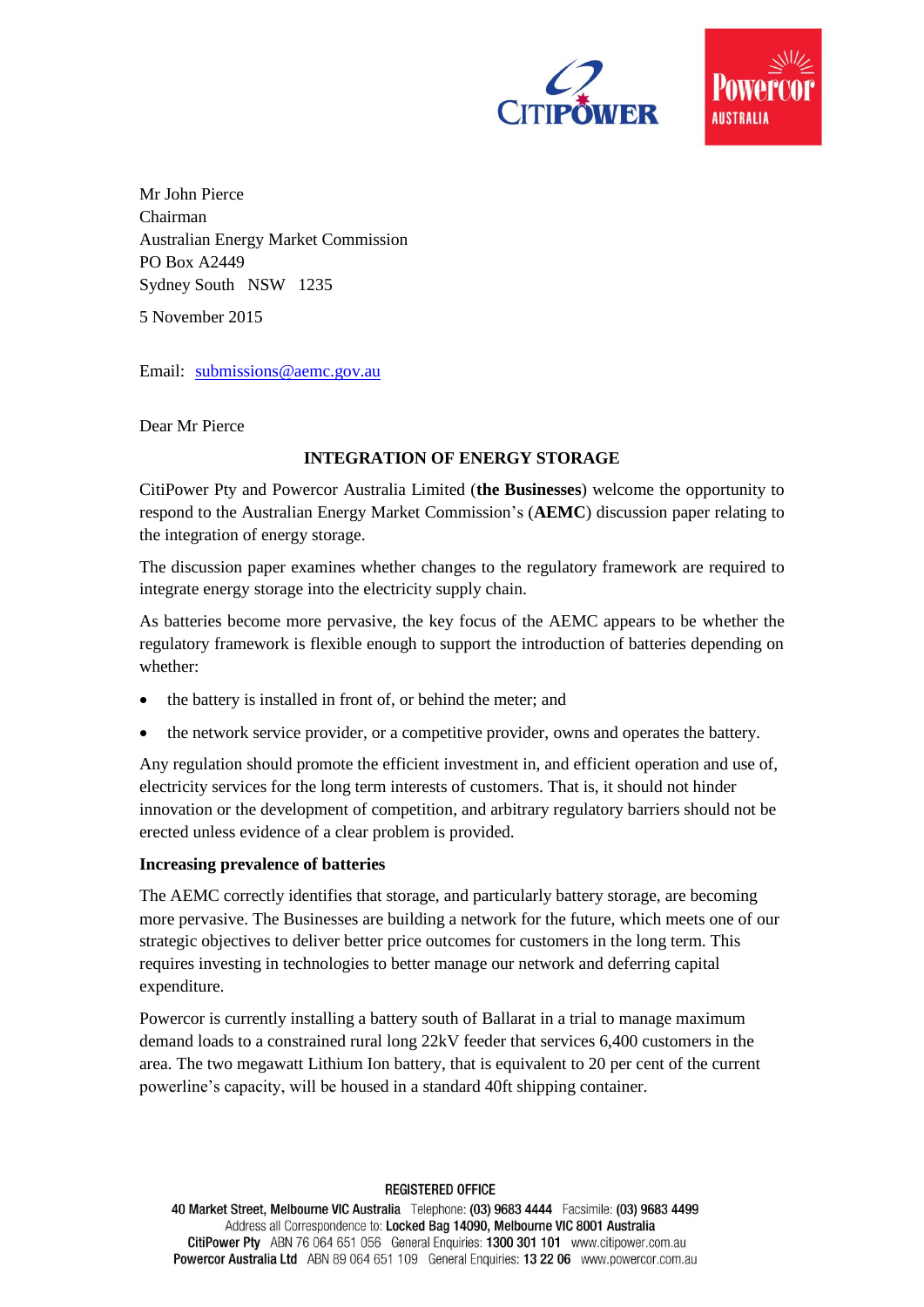The battery will store energy from the grid, and be utilised to:

- provide back-up power to approximately 3,000 customers for an hour during a power outage;
- defer augmentation of the feeder by supplying energy at peak times to customers that would otherwise be constrained;
- provide voltage support on the network; and
- for islanding network purposes, where the feeder can be segmented during a fault and supply can be maintained to some customers.

The battery will be partly funded through the Demand Management Innovation Allowance approved by the Australian Energy Regulator (**AER**).

The trial of the battery may allow the Businesses to more efficiently manage customer demand in a way other than increasing supply through network augmentation and will build capability and capacity to explore other locations where battery storage could potentially deliver efficient demand management mechanisms.

### **Principles and criteria for regulation**

While the AEMC's discussion paper sets out the various regulations that could impact energy storage, it does not clearly set out the principles or criteria by which it considers whether or not regulation for such services is necessary. For example, the criteria for which declaration of a service under Part IIIA are set out in ss 44G(2) and 44(H)(4) of the Competition and Consumer Act 2010.

In terms of principles, the Businesses consider that a range of principles should be considered by the AEMC when determining the regulatory framework for storage, for example:

- (a) promotion of the National Electricity Objective;
- (b) technology neutrality;
- (c) regulatory treatment should be clear and consistent;
- (d) regulation should not hinder investment or innovation; and
- (e) the regulatory framework should not 'pick winners' in terms of business models.

Furthermore, when determining the principles and criteria, the AEMC should be mindful of what market failure problem they are trying to address through the proposed implementation of regulatory constraints and barriers to entry into the energy storage market.

Currently, the AER determines service classification through the Framework and Approach (**F&A**) process. The Businesses are concerned that the AER is determining market design through the F&A service classification process without a broader consultation review and regard to competition principles. The AER should not be picking business models. The regulation of services should instead be jointly discussed by the AEMC and the AER to ensure a consistent national approach, underpinned by the principles of competition.

It is clear to the Businesses that storage solutions installed in front of the meter that provide network services should be regulated, as it forms part of the natural monopoly distribution service. Where a storage solution provides the highest net economic benefit to address a network constraint, then the AER should allow such expenditure to be recovered via the Regulatory Asset Base (**RAB**).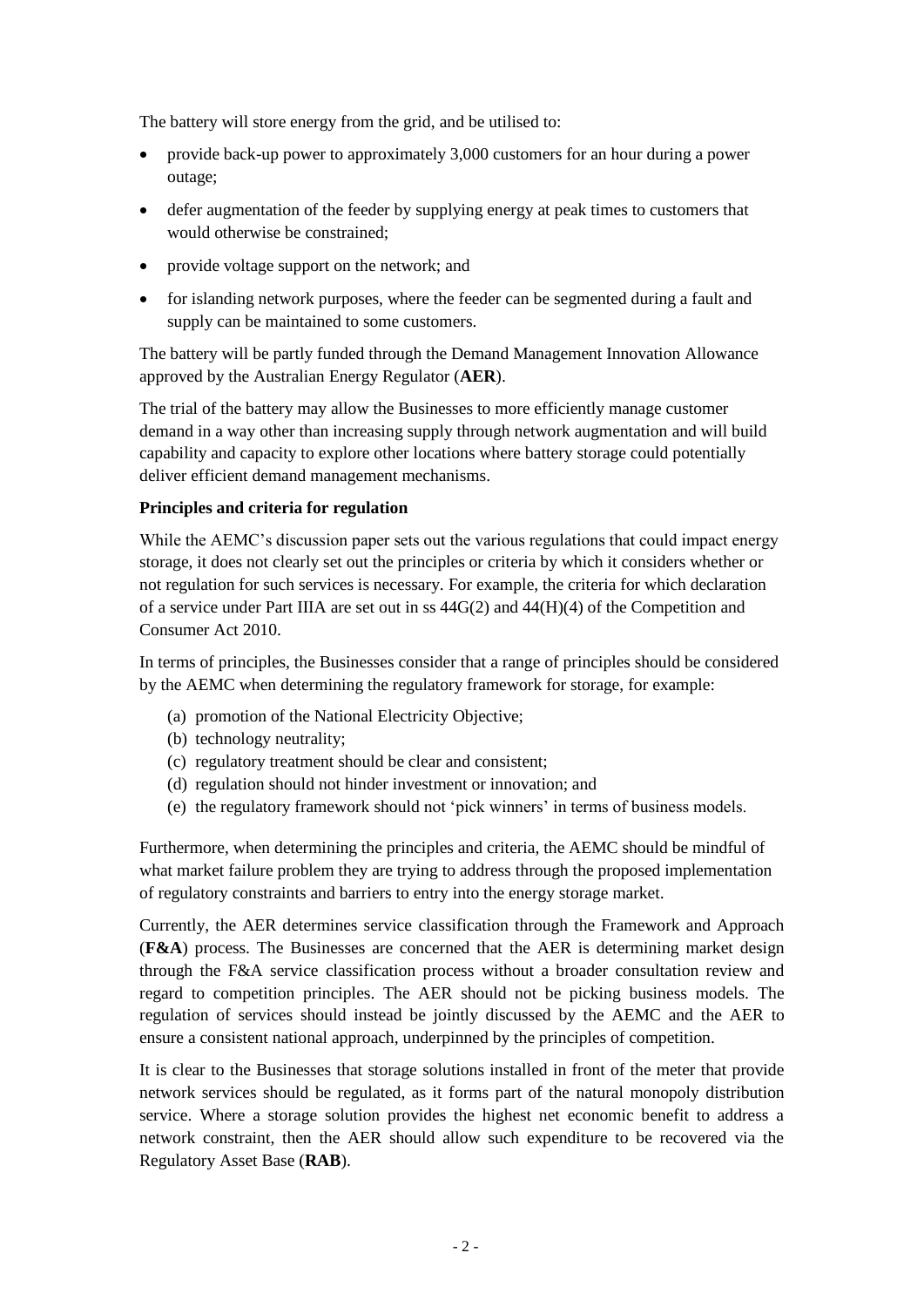Should the Businesses consider that the use of an energy storage solution should also be used to provide unregulated services, then the Shared Asset Guideline appropriately deals with such situations.

# **Ring fencing obligations would provide an artificial barrier to competitive entry**

The meter has traditionally provided the point of demarcation between a distributors' network and that of the customer. Installation of equipment behind the meter, whether an airconditioner, solar PV system or a battery, is contestable.

The AEMC indicates that ring-fencing obligations should be imposed to address a concern that the monopoly position of network businesses would allow them to gain an advantage in the provision of contestable services. Ring-fencing obligations are a form of regulation, therefore the imposition of regulation should clearly be based on a set of clear principles and criteria, including the promotion of the NEO. This includes identifying the problem that the regulation is seeking to resolve.

The AEMC indicates that ring fencing may be required as the network businesses may use agreements or standards to seek to control devices behind the meter; cross-subsidise from regulated services; use commercially sensitive information; or discriminate in terms of access to infrastructure to try and gain an advantage.

The Businesses do not consider that these concerns are warranted, for a range of reasons including that:

- customers have the option to select the product offering with their preferred terms and conditions in a competitive market;
- the Cost Allocation Method does not permit cross-subsidisation between regulated and competitive services;
- retailers or authorised agents have the ability to obtain customer data from distributors under Chapter 7 of the National Electricity Rules; and
- only Registered Electrical Contractors (**REC**) can work behind the meter, and lineworkers for the Businesses do not typically hold REC qualifications, thereby limiting the capability of distributors to work in the contestable space.

A market for storage behind the meter already exists, given that energy retail firms and others have already entered and are competing in such markets. There can be no first mover advantage for distributors entering the market, and the entry of distributors would only increase the level of competition.

In light of the above, it is unclear what problem the AEMC is seeking to resolve by proposing to implement "strict" ring-fencing provisions for network businesses that may establish separate entities to install storage behind the meter.

Ring-fencing obligations can be costly for businesses to implement, monitor and enforce. It may involve duplication of systems, processes and staff. Given that the Businesses employ around only 2,000 staff, such obligations are likely to disproportionately impact the operation of the business. The un-level playing field may prevent the Businesses from considering entering the behind-the-meter market, thus resulting in less choice and options for customers. It may result in less innovation and wasted potential efficiencies, including dynamic